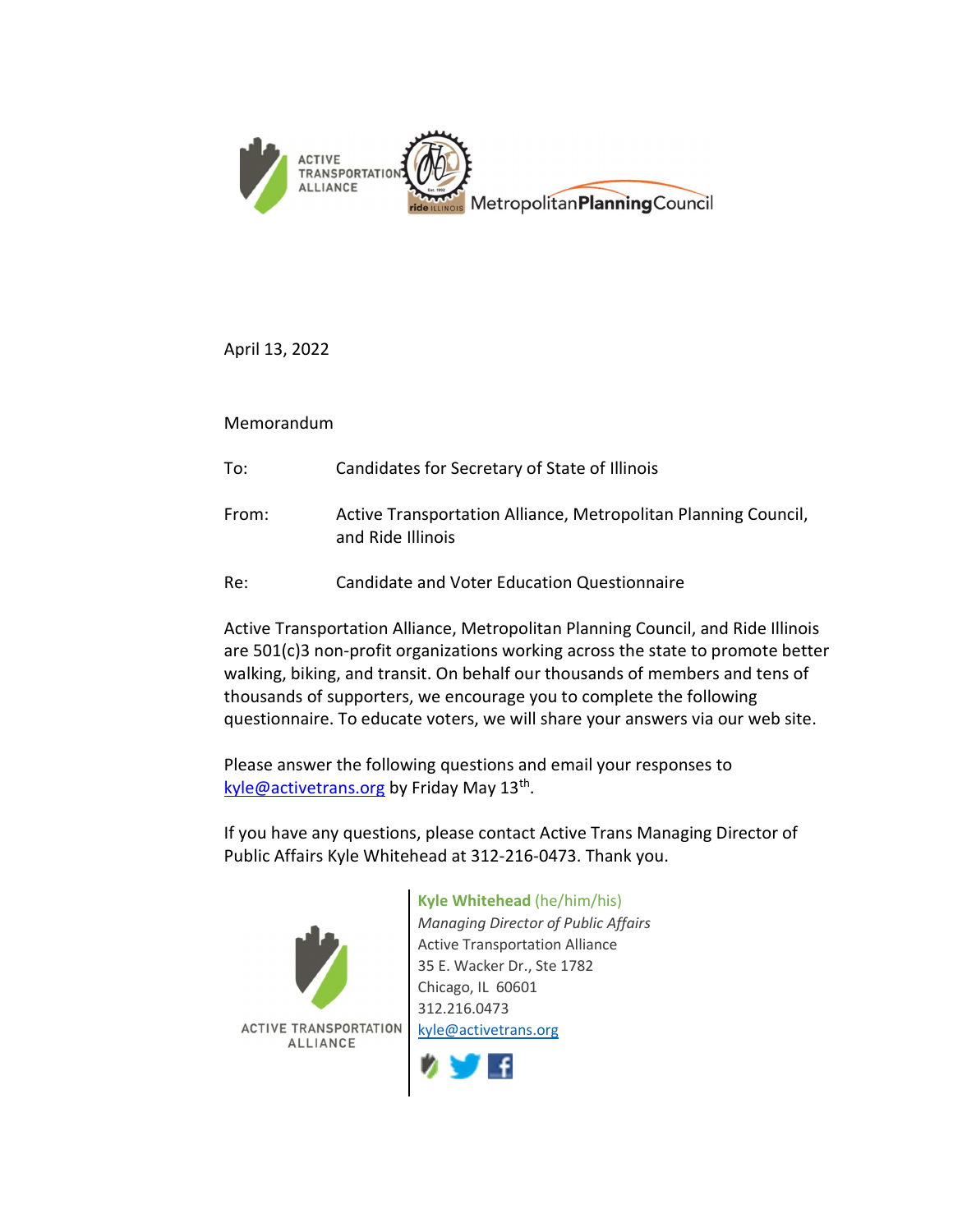

## 2022 Illinois Secretary of State Candidate Questionnaire

## Candidate Name:

1. We live in an era when more Illinoisans from the ages of 8 to 80 are choosing to walk, bike and ride public transit. How do you incorporate walking, biking and public transit into your everyday life? Do you routinely walk, bicycle or use transit for any of the trips listed below? If so, please circle.

| Walk:    | to work or school | for shopping or errands | for recreation or exercise |
|----------|-------------------|-------------------------|----------------------------|
| Bike:    | to work or school | for shopping or errands | for recreation or exercise |
| Transit: | to work or school | for shopping or errands | for recreation             |
| Common   |                   |                         |                            |

Comments:

2. Transportation is linked to many of the challenges Illinois faces today in areas including public health and safety, the environment and climate change, and racial and social equity. What role do you see transportation playing in helping the state address these challenges?

Comments: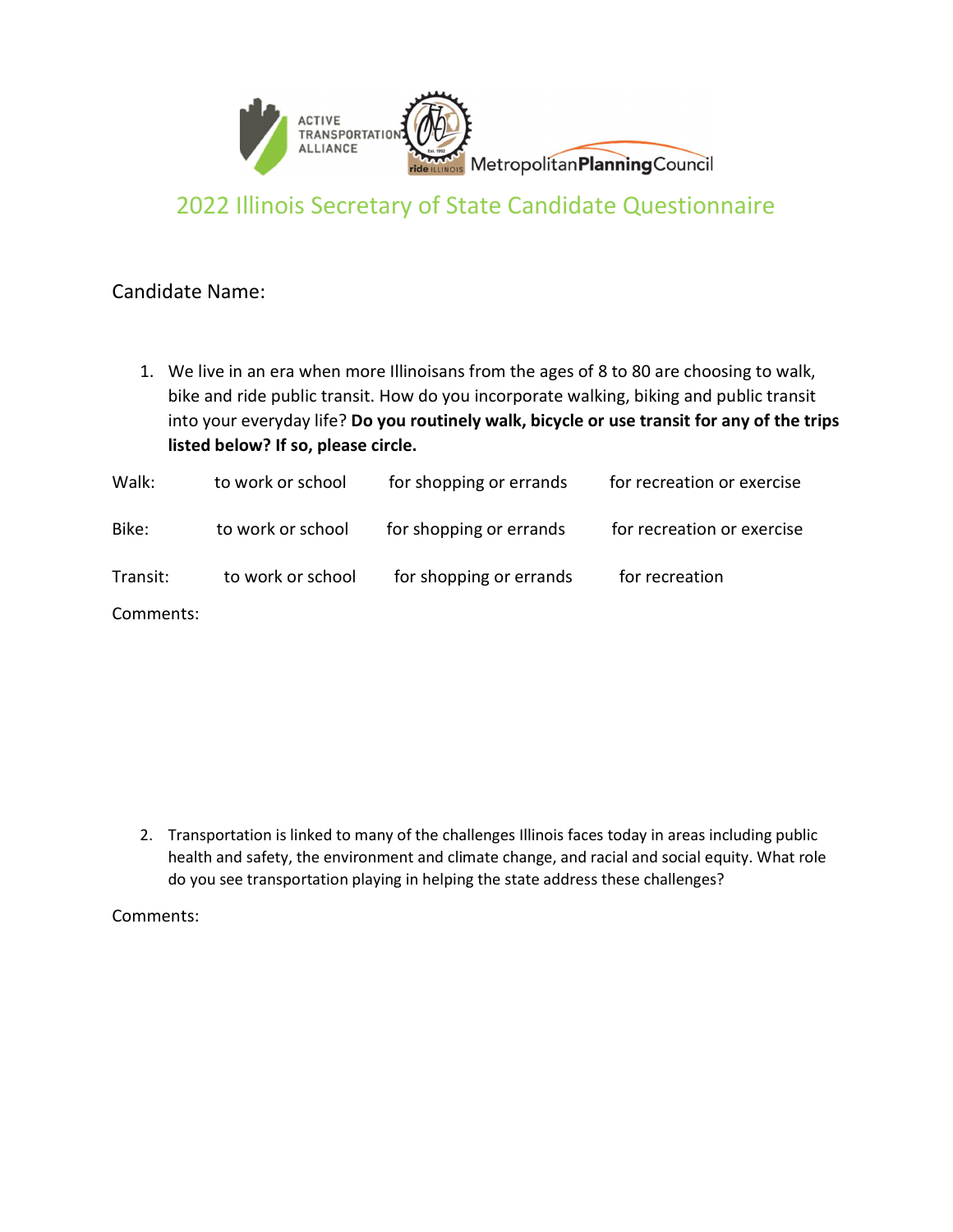- 3. The pool of questions that could appear on Illinois driver exams includes several questions about how drivers should interact with vulnerable people walking and biking, but because the pool is so large (more than 400 questions) many drivers complete and pass exams without ever being asked about pedestrian and bicycle safety. Do you support or oppose requiring drivers to answer questions related to driving safely near pedestrians, bicyclists, and other vulnerable road users in order to complete their exam?
	- $\Box$  Strongly support
	- $\Box$  Support
	- $\Box$  No position
	- **Q** Oppose
	- $\Box$  Strongly oppose

Comments:

- 4. Under Illinois Law and the Secretary of State's Rules of the Road, it is currently illegal for pedestrians to cross the street (when traffic permits) outside of marked/unmarked crosswalks or the walk cycle of a traffic signal. Fines vary by jurisdiction but generally start at more than \$100 for the first offense. Do you support or oppose reviewing Illinois' jaywalking laws and rules for their impact on safety and racial and social equity, and pursuing appropriate changes?
	- $\Box$  Strongly support
	- □ Support
	- $\Box$  No position
	- $\Box$  Oppose
	- $\Box$  Strongly oppose

Comments: